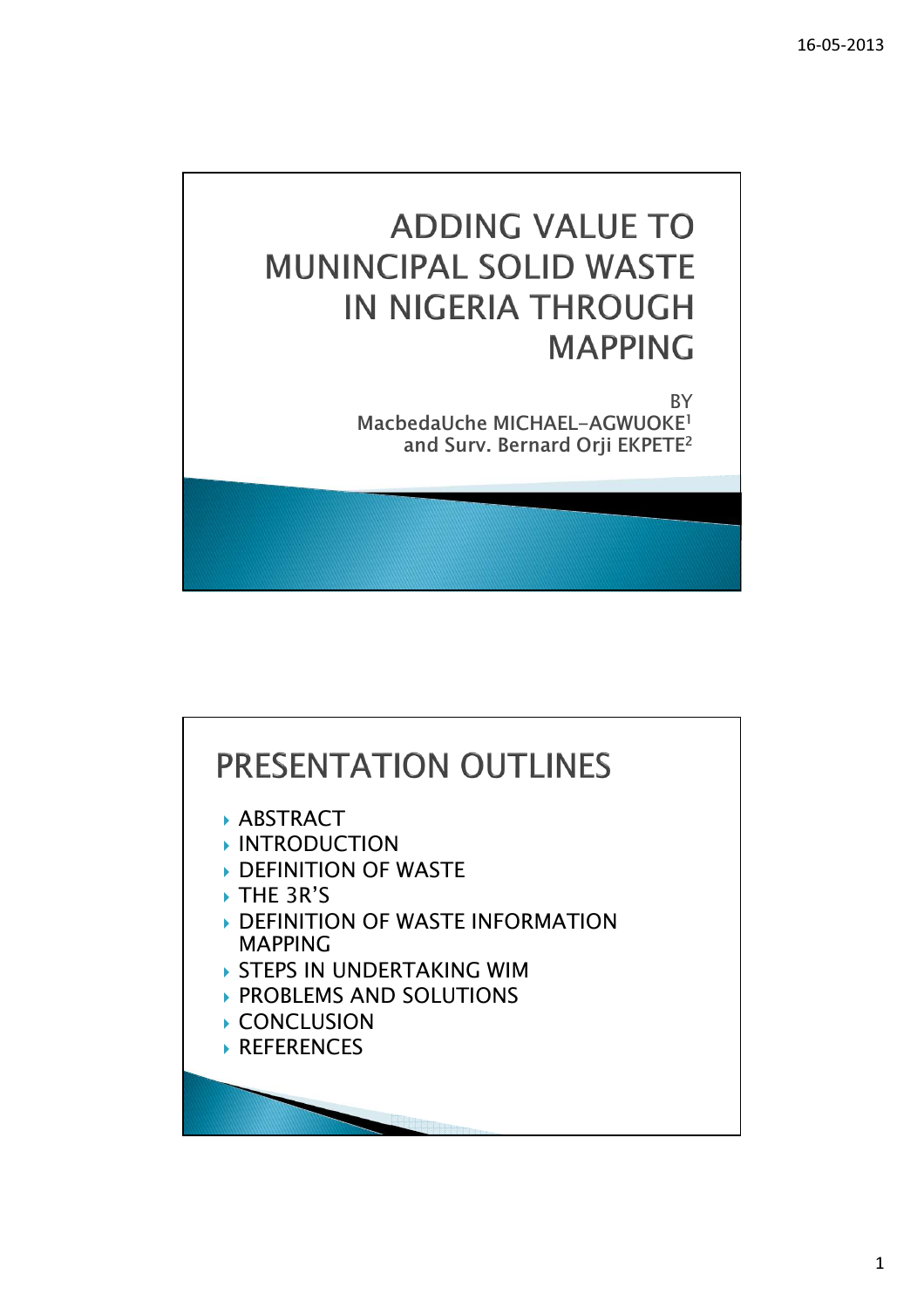

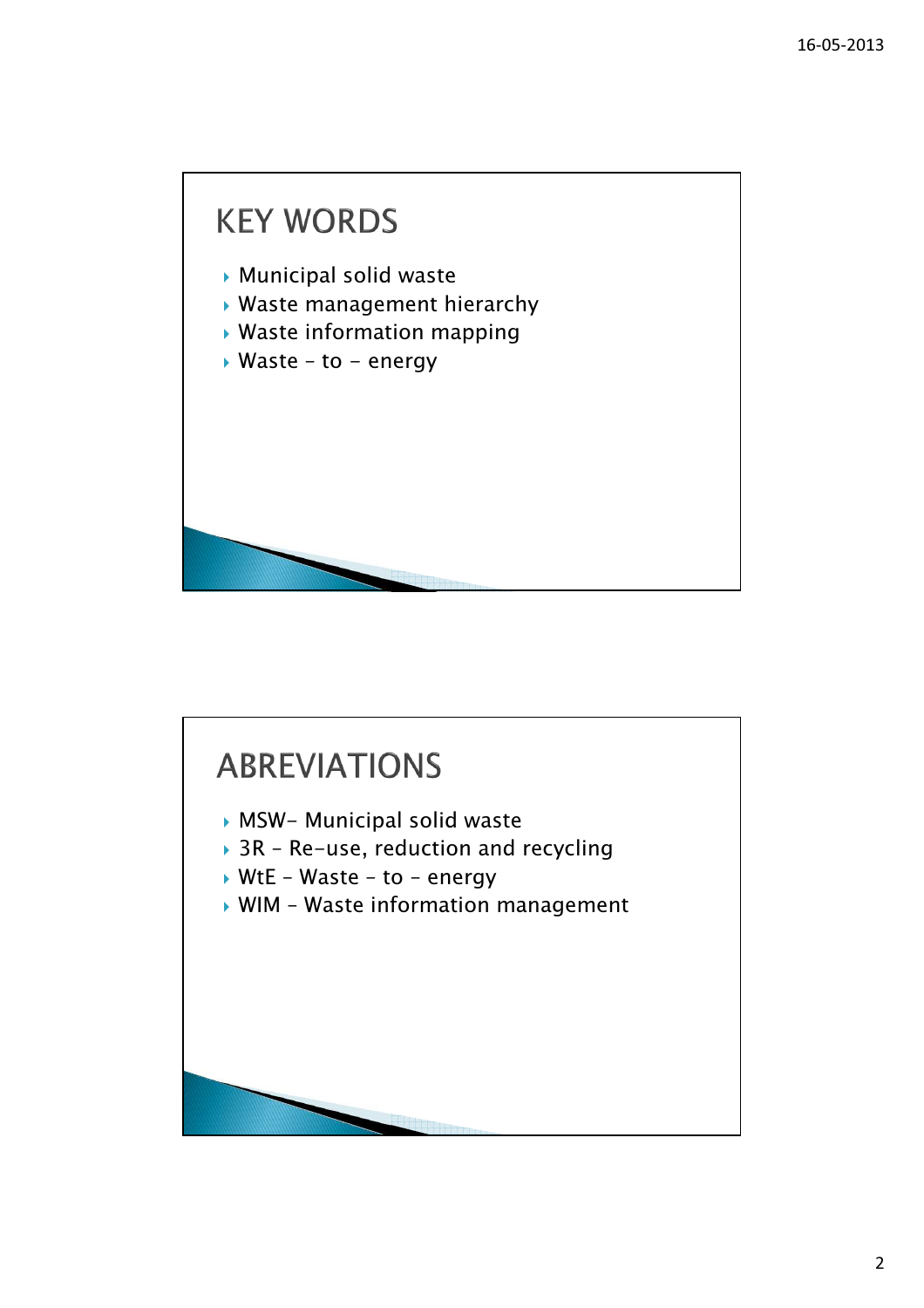## **INTRODUCTION**

- $\rightarrow$  Traditionally, rubbish is forgotten after leaving them out for collection or after visiting the dump
- Developed countries have used legislation to enforce proper waste disposal
- $\rightarrow$  This is not the case in developing countries like Nigeria

## **ABSTRACT**  The paper is a logical and systematic presentation of municipal WIM of Nigeria using Solid waste analysis protocol incorporated into GPS mapping and GIS database to reflect the MSW characterization in Nigeria. It is a call to Nigerian Surveyors to contribute to solving the MSW problem in Nigeria by providing some of this needed data/information through mapping. The paper also provides the necessary guide towards providing accurate and reliable WIM. The envisaged problems that may be encountered are highlighted and solutions suggested. Conclusion It is believed that an accurate WIM of Nigeria will not only provide information for decision makers in government but also investors in relevant sectors of the country's waste stream and encourage further research in the waste sector.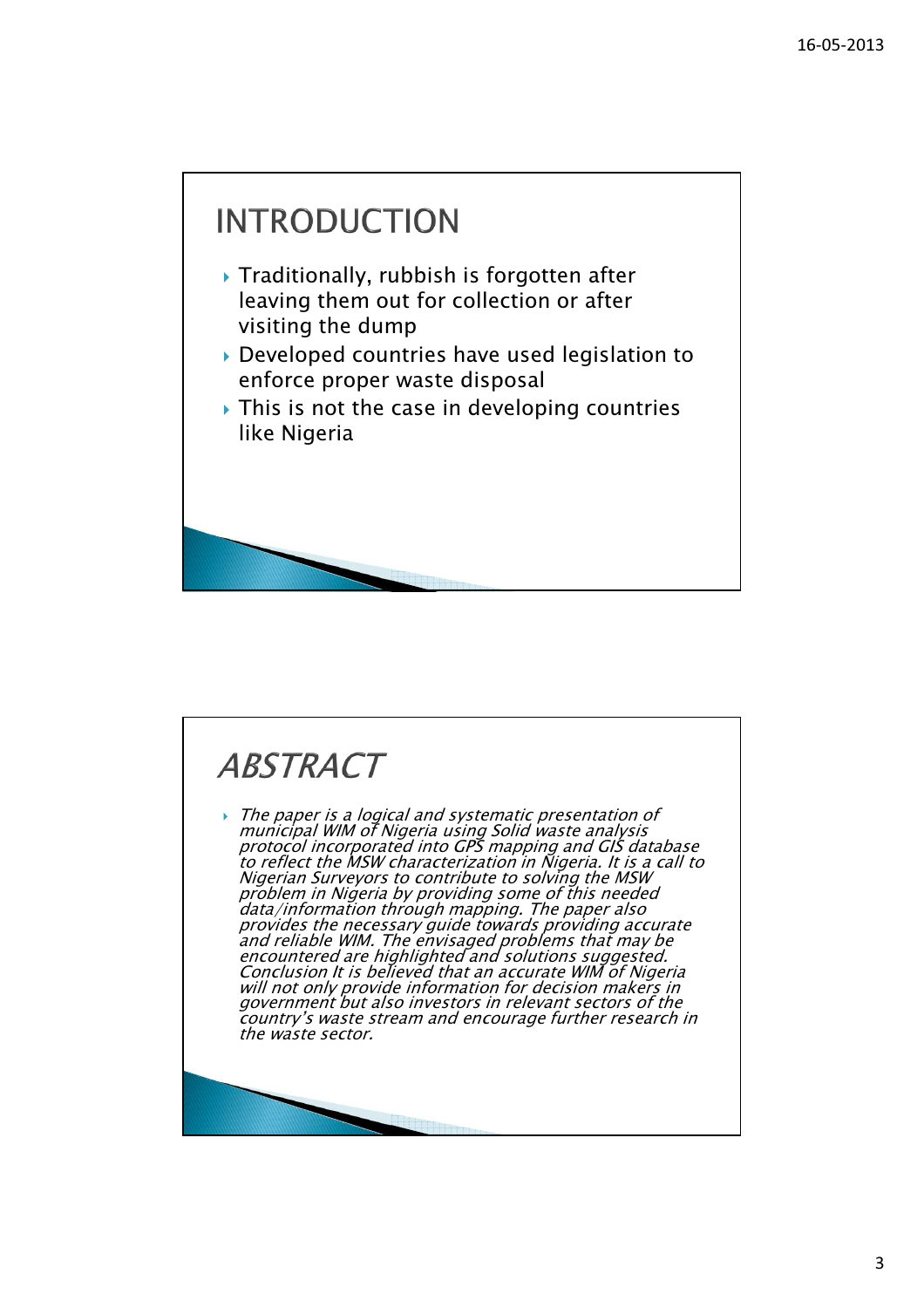## **Definition of waste**

- *Michael-Agwuoke (2012) defined waste as:*
- Residual materials which are as a result of human activities which cannot
- be reused or recovered as a resource,recycled into material production processes
- orthermally/biologically utilized for energy production.
- *Other definitions of waste demonstrating the changing concept of waste inlude that by the Organisation of Economic Cooperation and Development (OECD) who define waste as:*
- "materials that are not prime products (that is, products produced for the market) for which the generator has no further use in terms of his/her own purposes of production,
- $\rightarrow$  transformation or consumption, and of which he/she wants to dispose". *(OECD, 2003).*

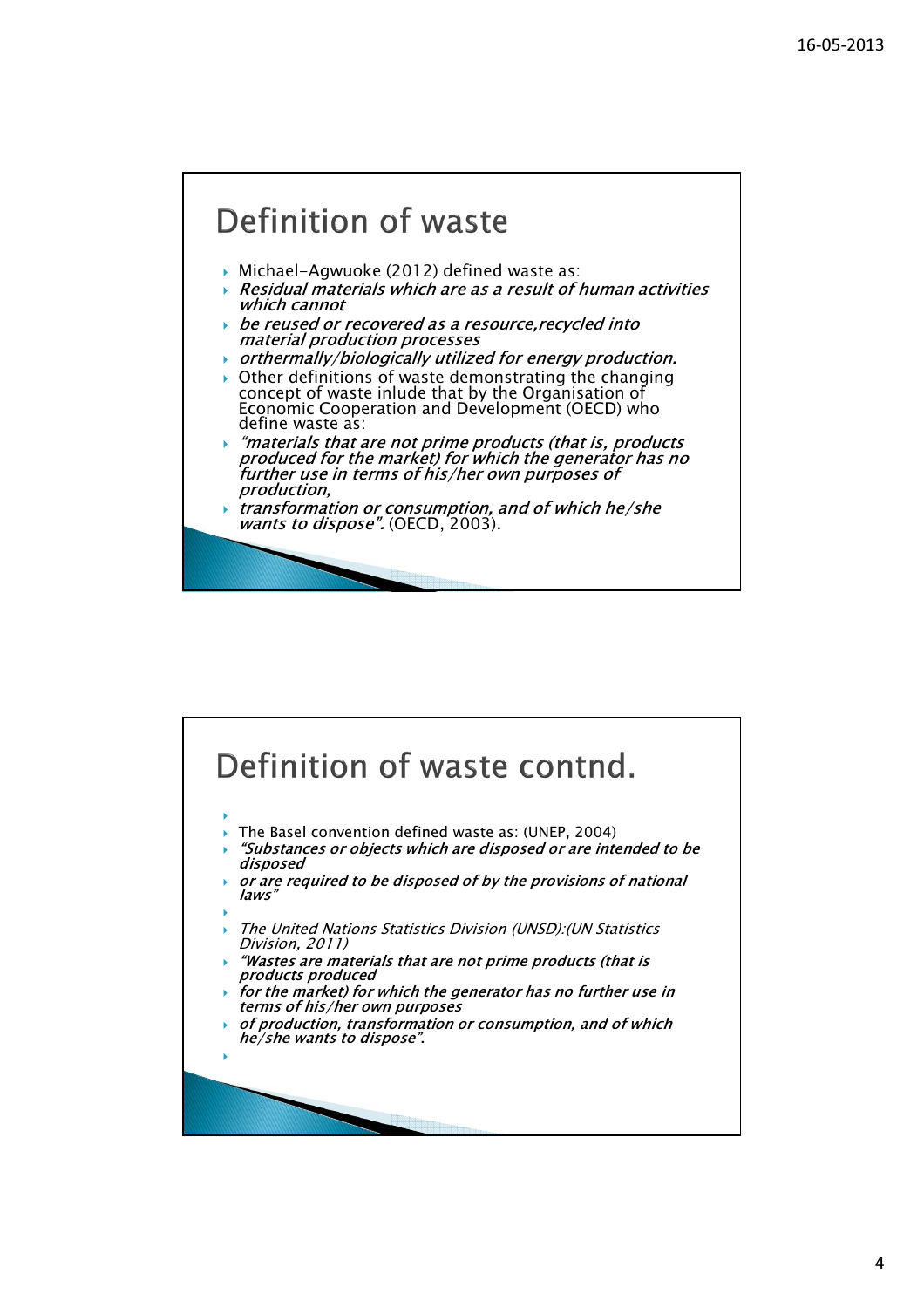

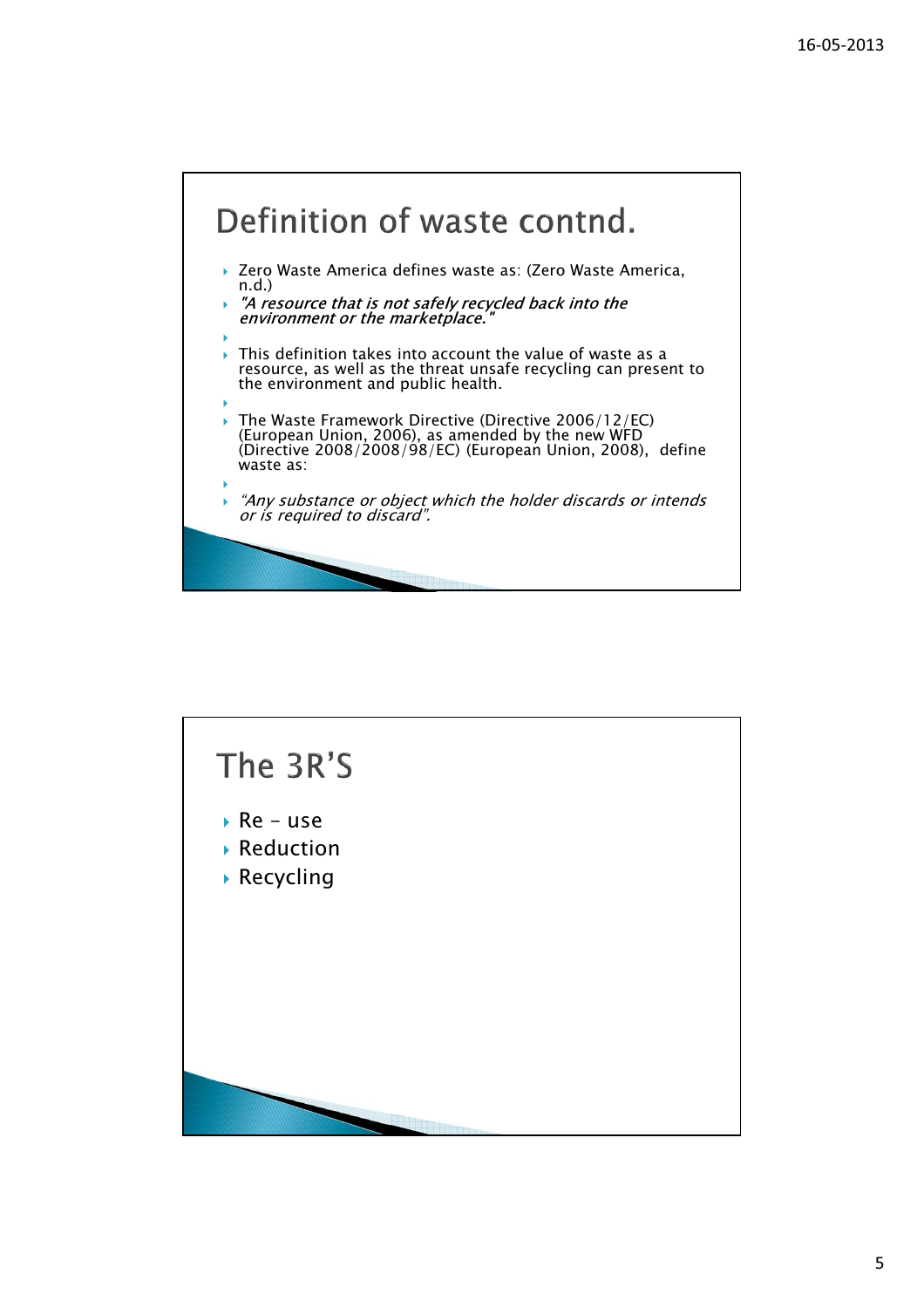

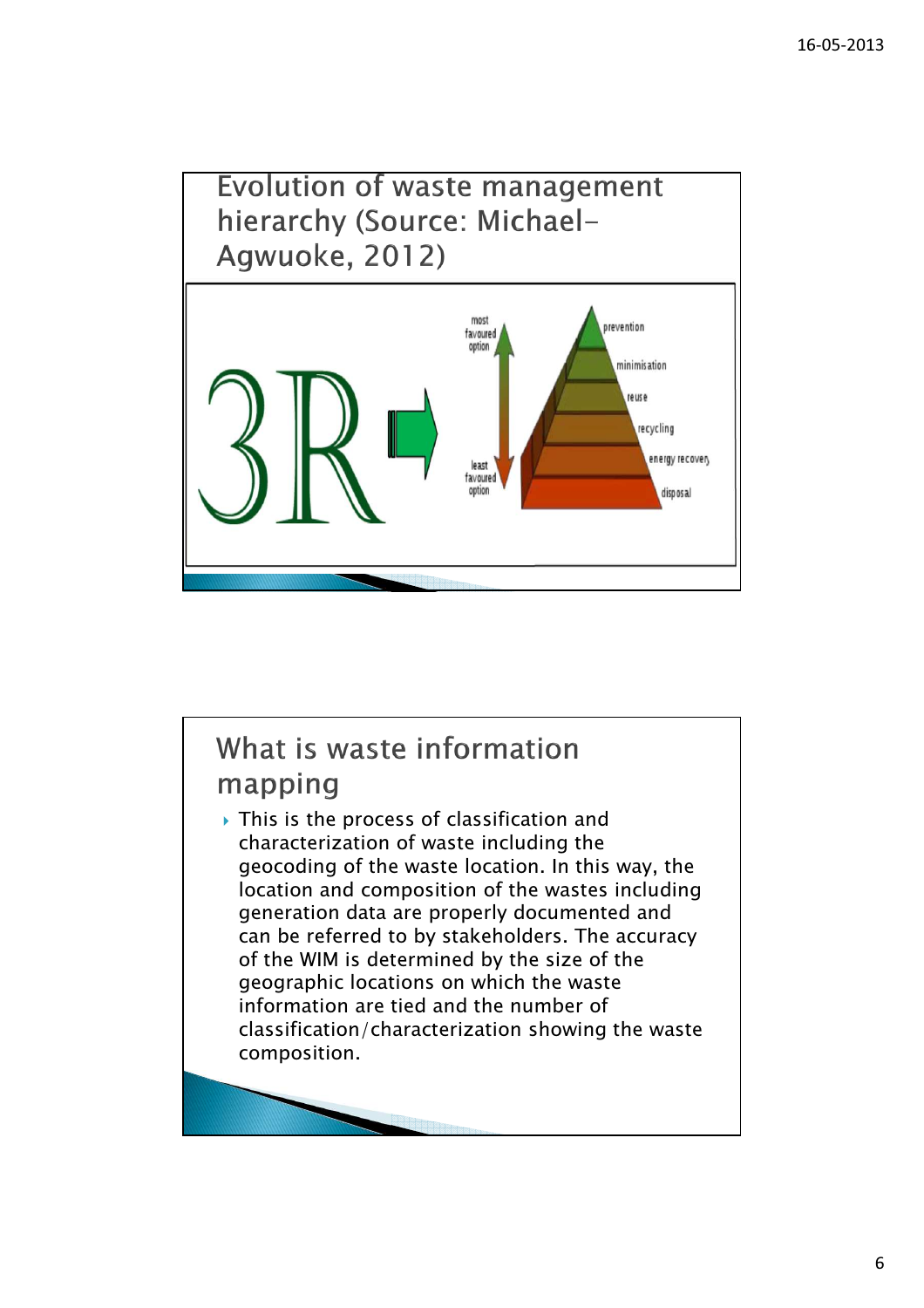

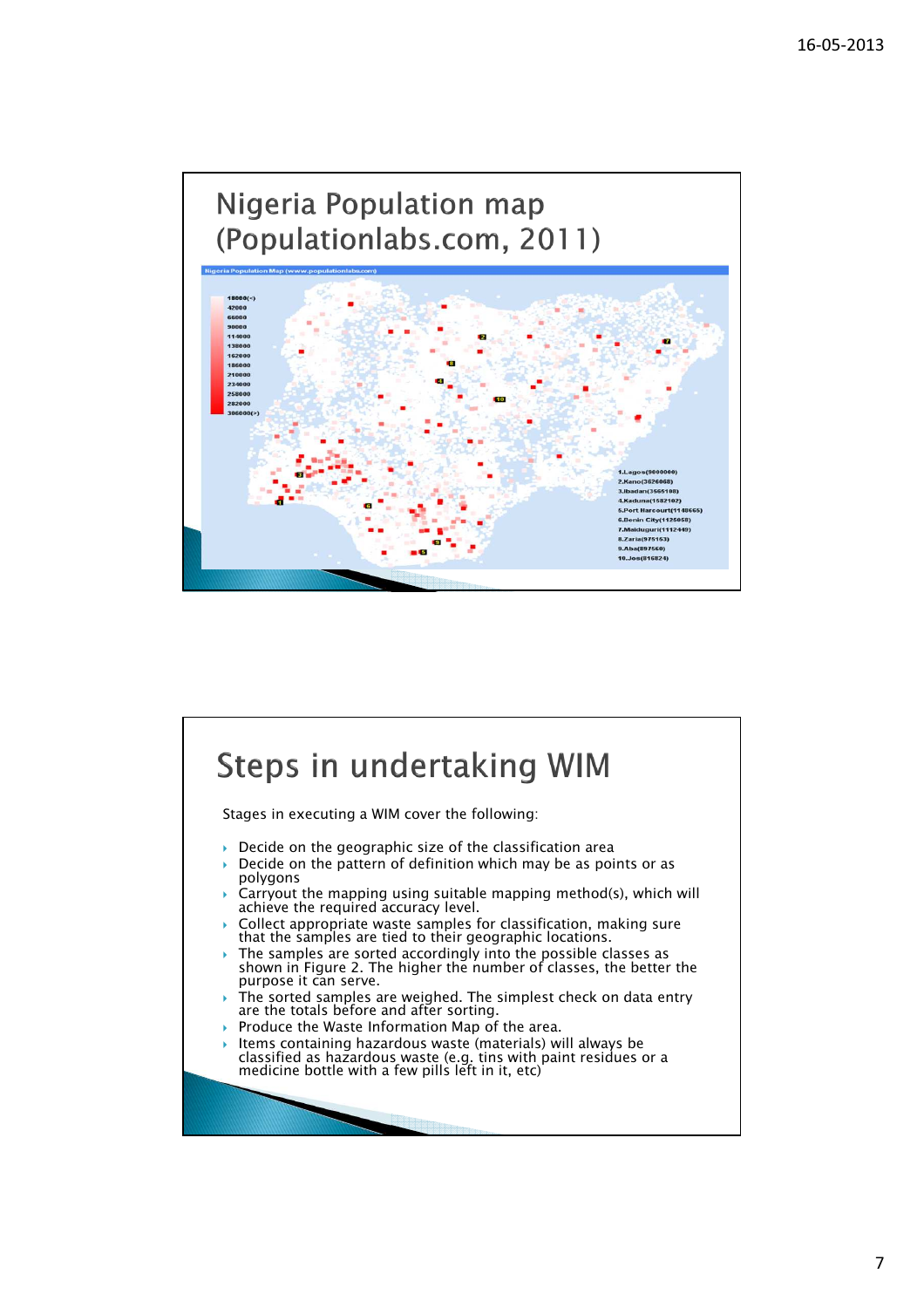